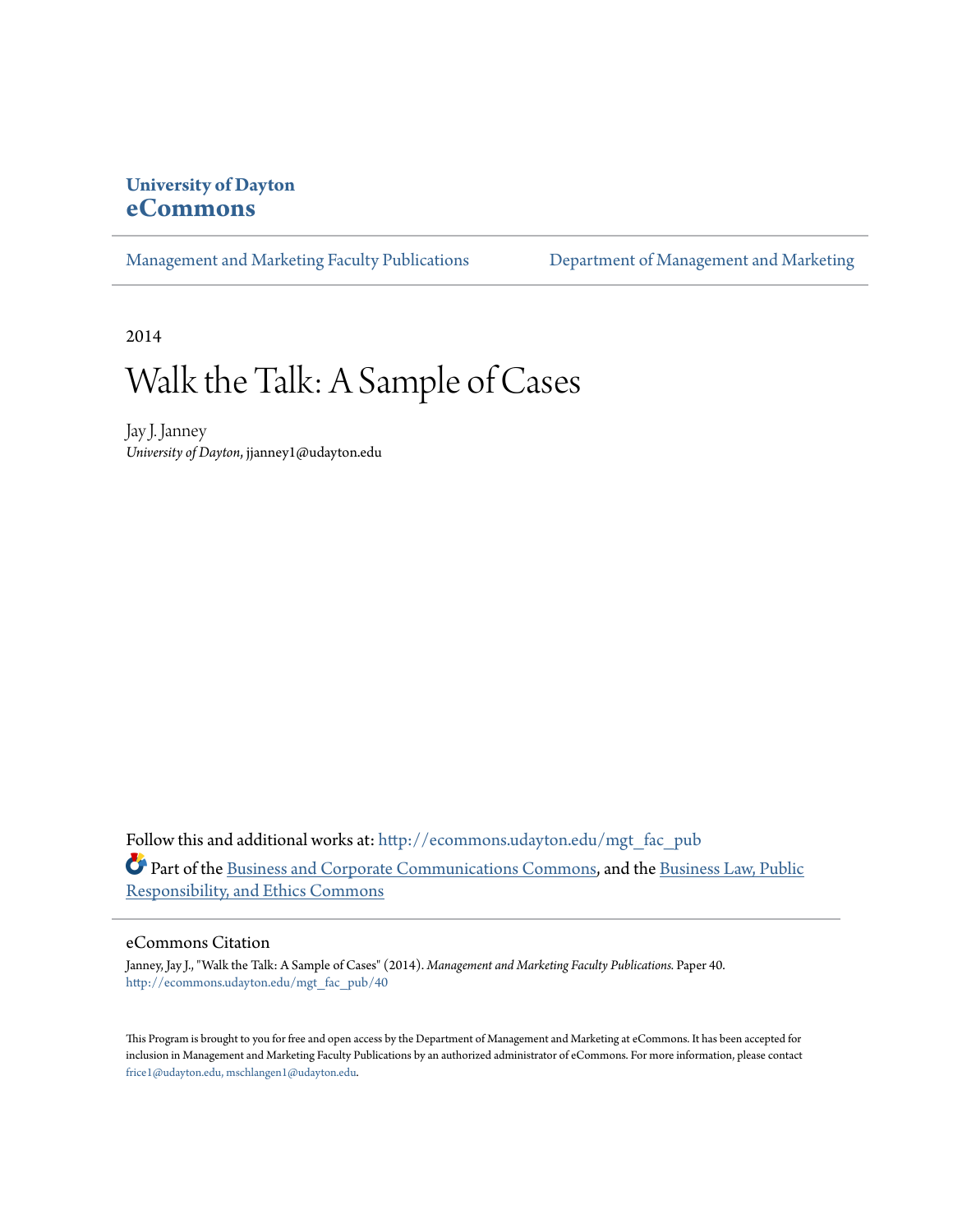# *Walk The Talk: A sample of cases*

### *Table of Contents*

| 1. How to identify a topic for a Walk The Talk Case          | page 2  |
|--------------------------------------------------------------|---------|
| 2. Vertical Shelves—the low cost category killer             | page 3  |
| <b>3. The Unethical Aftermath of Bill</b>                    | page 5  |
| <b>4. Benevolent Adoption Services: Foreign Market Entry</b> | page 7  |
| <b>5. The Burger Wars</b>                                    | page 9  |
| 6. HillBilly Heroin                                          | page 11 |

All of these cases were written by Jay Janney and/or Steve Gove, who gave us his written consent to post the case "the unethical aftermath of Bill". Jay and Steve have collaborated on many cases and journal articles.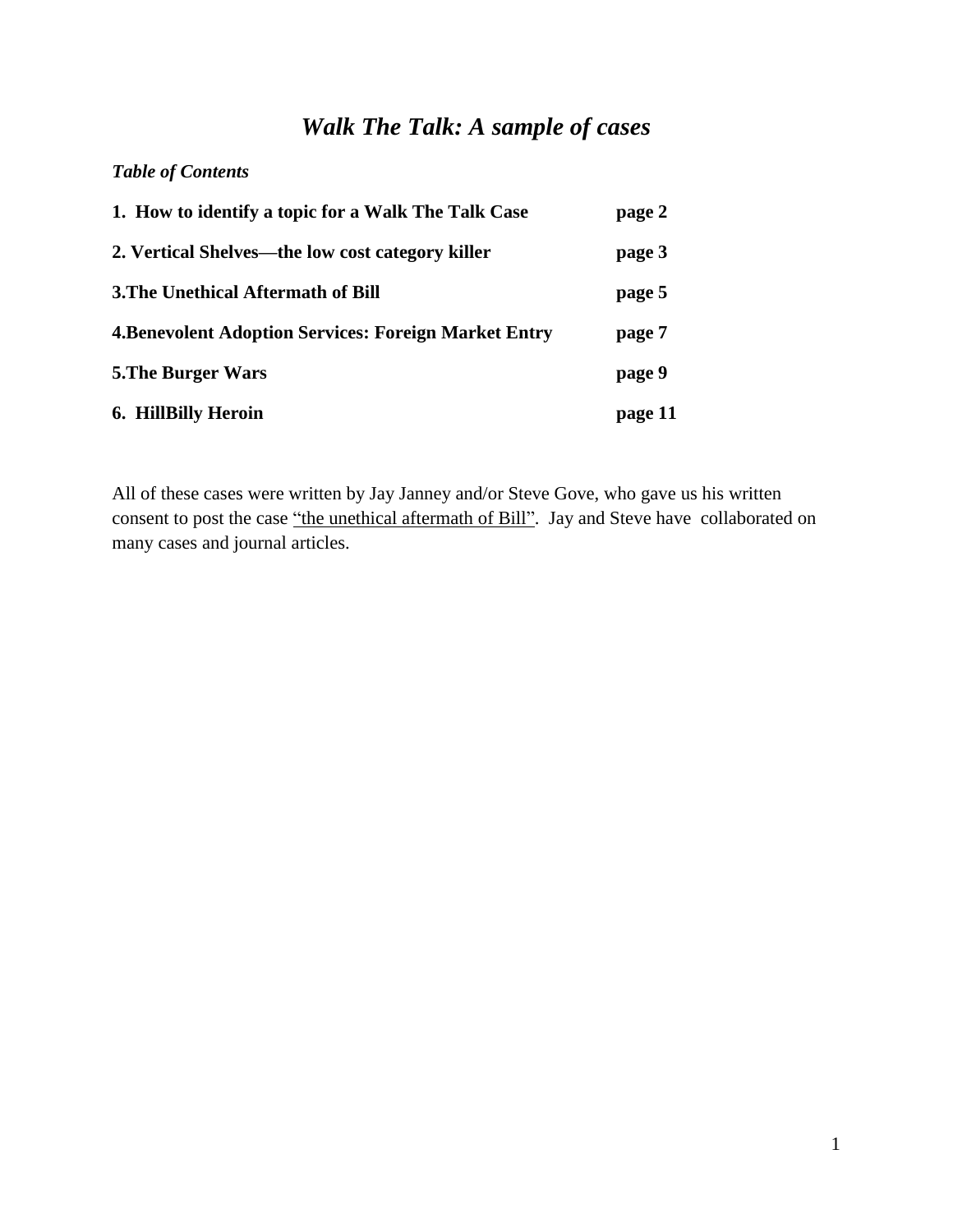# *How to identify a topic for a Walk The Talk case:*

The long running TV showed "Law and Order" often billed itself as "ripped from the wire", meaning they took cases in the news, and adopted them for the show. They changed names, they changed facts, they solved each case within 60 minutes. In some ways, their model is one for you to consider—look around you for examples of ethical dilemmas But remember to write it in your own words—that's what the folks at law and order always did. I like to make up firm names, so there is no risk of copyright infringement. If I quote someone, I cite it in the case.

Some common ethical concerns involve a lack of transparency, or not disclosing crucial information. Sometimes people can be injured (physically, mentally, or otherwise) even though the company makes a good faith effort not to injure people. People may be misled into not understanding the consequences of a decision they are making. Decisions may be legal but violate someone's values.

The key to a Walk The Talk case is a good dilemma, which should not have an "open and shut" solution. A good case features trade-offs, and balances the needs of various stakeholders. You'll note that in some of my cases, employees may get laid off, or children may not get adopted from horrendous living conditions, or companies may lose money and eventually close. A good solution is often "the lesser of two evils". It forces you to ask what are your values, and what you will accept. It ties to a course topic (e.g. Five Forces, International, etc.). Although I think government corruption is wrong, I made a decision to bribe government workers in order to get our daughter home (and into medical treatment) 6-8 weeks sooner. I judged her health to be more important than following the law. But it felt wrong to bribe the government workers.

Although I did not include it for copyright reasons, one of my favorite cases, Quinacrine, involves <u>a low-cost birth control targeted at the poor women 3<sup>rd</sup> world countries—but it is a</u> suspected (not proven) carcinogen. Quinacrine makes birth control economically ferasible for a billion women—but at a potentially great health cost. In those countries, childbirth is a riskier mortality than is cancer. And women do not necessarily understand the risks. Balancing all those concerns is a real challenge. I can assure you that there are many different values discussed in the Quinacrine case.

Finally, the dead economist (my favorite kind!) Bastiat wrote about "that which is seen and not seen", and that many costs occur for people that are not readily apparent. His work is often cited to note that higher minimum wage laws reduce the employment of teens. The benefits to those employed are very visible, but the jobs employers chose not to hie are not seen. Pay attention to those types of costs. As my friend, the late Jack Powellson (another dead economist) wrote about sweat shops—closing them often moves the children working there into prostitution, which is clearly worse for them.

The questions at the end of each case are fairly standard, but one typically identifies a decisionmaker and asks the read to determine they ought to do.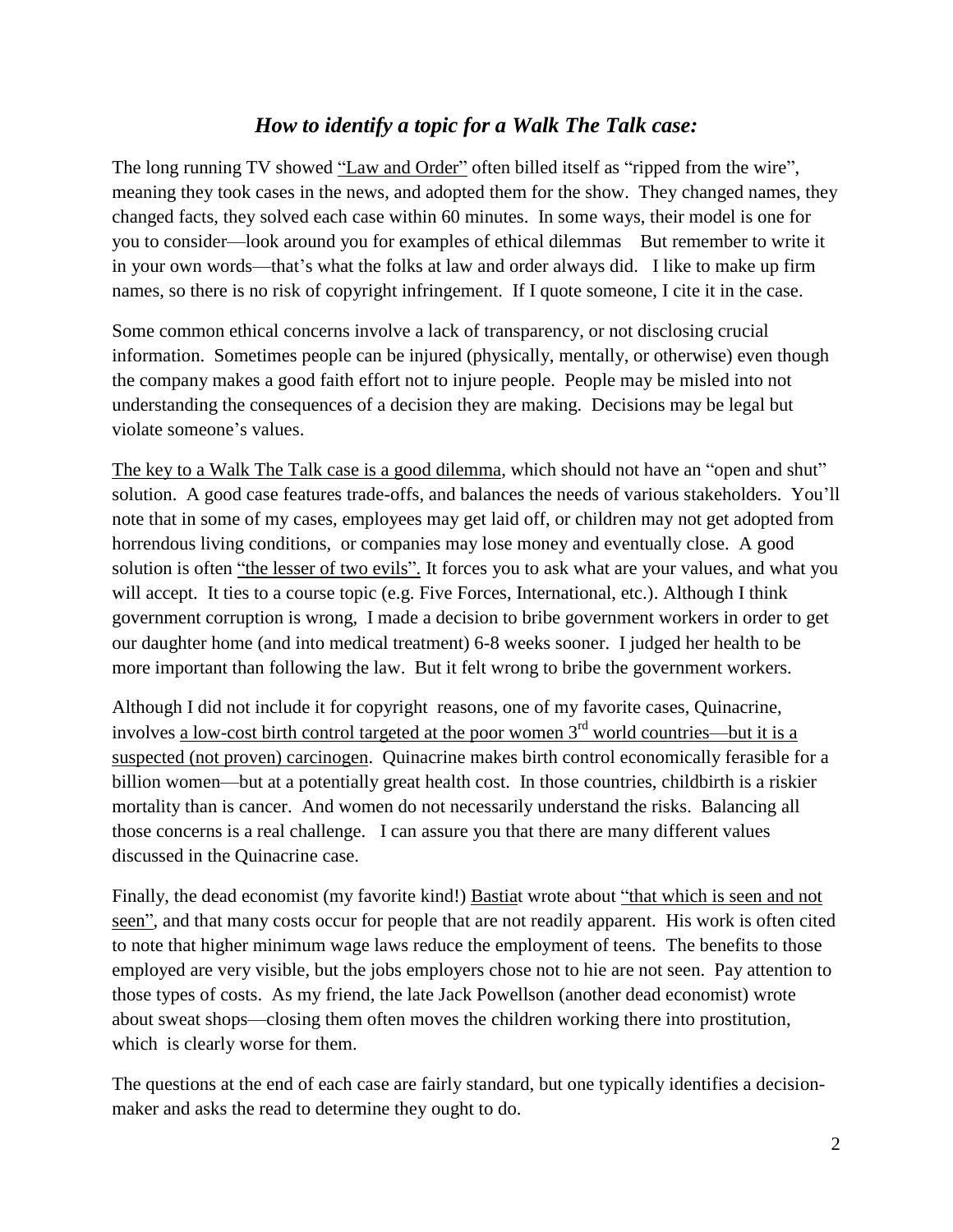#### *Vertical Shelves—the Low-Cost Category killer?*

HardWareDepot is a rapidly growing discount hardware mega-store. It features every day low prices, in a warehouse setting. HardWareDepot's business strategy is broad-low cost. They stress execution. Every single activity they perform is designed to lower costs. They buy in bulk in order to negotiate lower costs. They target smaller manufacturers, so they can "cram" price decreases upon them. They were the first hardware retailer use RFID. They are non-union, paying benefits to full-time employees (30 hours a week), but scheduling 75% of its employees for slightly less than 30 hours each week, to avoid paying costly benefits. They have no warehouse space—the sales-floor is the warehouse. Pallets are unloaded directly onto the sales floor, forklifted on the floor, stacked on giant shelves that can reach 20' in height. These are known as vertical shelves.

Hardware retailing can be profitable, requiring executing strategic plans with little margin of error. Porter's stressing of coherence is especially applicable in discount retailing. Getting stuck in the middle is a recipe for disaster. HardWareDepot has several major competitors, who pursue their own strategies, with varying degrees of success. TradingSpaces occupies a niche differentiated strategy, targeting female shoppers, with a greater emphasis on fashion. Caliente pursues a niche strategy, targeting Hispanic customers, featuring bi-lingual employees, and their own corporate credit card. It has higher prices than HardWareDepot. Madden's features small traditional stores, slightly higher prices, but excellent customer service. Snowe's is HardWareDepot's closest competitor in terms of strategy.

While vertical shelves are extremely cost effective at HardWareDepot, they have a serious problem—too often goods fall from the shelves, injuring customers below. This is a common problem across all retailers who use vertical shelves. Injuries are not cheap—Wal-Mart pays out \$400 million annually to settle accident cases on its premises. death settlements typically cost low 7 figures, accident settlements range from mid 5 figures to 8 figures (more if it involves paralysis).

There are some solutions. HardWareDepot has implemented a procedure whereby whenever forklifts are loading/unloading goods from an aisle, the aisle is closed to all pedestrian traffic. The delays annoy customers, but it also lowers injuries/deaths. TradingSpaces has installed cargo nets on its upper shelves, to catch items that fall. Many retailers are shrinkwrapping pallets, (decreasing the likelihood of anything falling from the pallet, but increasing the seriousness of any accident when a pallet falls). Shrinkwrapping currently messes up RFID technology, but that should be resolved within 2-3 years. Falling items is rarely an issue at Madden's, which do not use vertical shelves. While cargo nets are cost effective for new stores (HardWareDepot opens 50-70 new ones annually), retrofitting 500+ existing stores would seriously impair profits, and would require closing over 100 marginal stores, laying off thousands of employees. Outfitting new stores but not retrofitting older stores will call attention to the problem as well.

Corporate HQ is considering various proposals regarding safety. Its employee safety record is among the best for the industry, but as it uses more vertical shelves, it has proportionally more injuries to customers than do its competitors. It has more customers because it better executes its low-cost strategy better than anyone else. Even factoring in the cost of accident/death settlements, it is one of the more profitable hardware retailers in the US.

Because settlements cost money, HardWareDepot actively investigates cause and potential solutions to accidents. Interestingly, enough. analysis of work-site issues reveals that customer error is the leading cause of customer accidents. As an example, despite an aisle being cordoned off, customers who are tired of waiting will climb over the barricade. Many deaths are the result of customers climbing onto the upper shelves to acquire very heavy items. They do so because of a perception that HardWareDepot doesn't have enough sales help, and won't notice if they climb up. Increasing staffing might lower injuries, but it will certainly increase costs. Every retailer who employs vertical shelving is frustrated at customers who create these accidents: "People should be aware they are in a working warehouse—you need to know what is going on around you, just like when you're driving a car".

 $\overline{a}$ 

<sup>&</sup>lt;sup>1</sup> Information for this article comes from Davan Maharaj "Sky Shelves can be lethal for customers", Los Angeles Times, 16 August, 2000.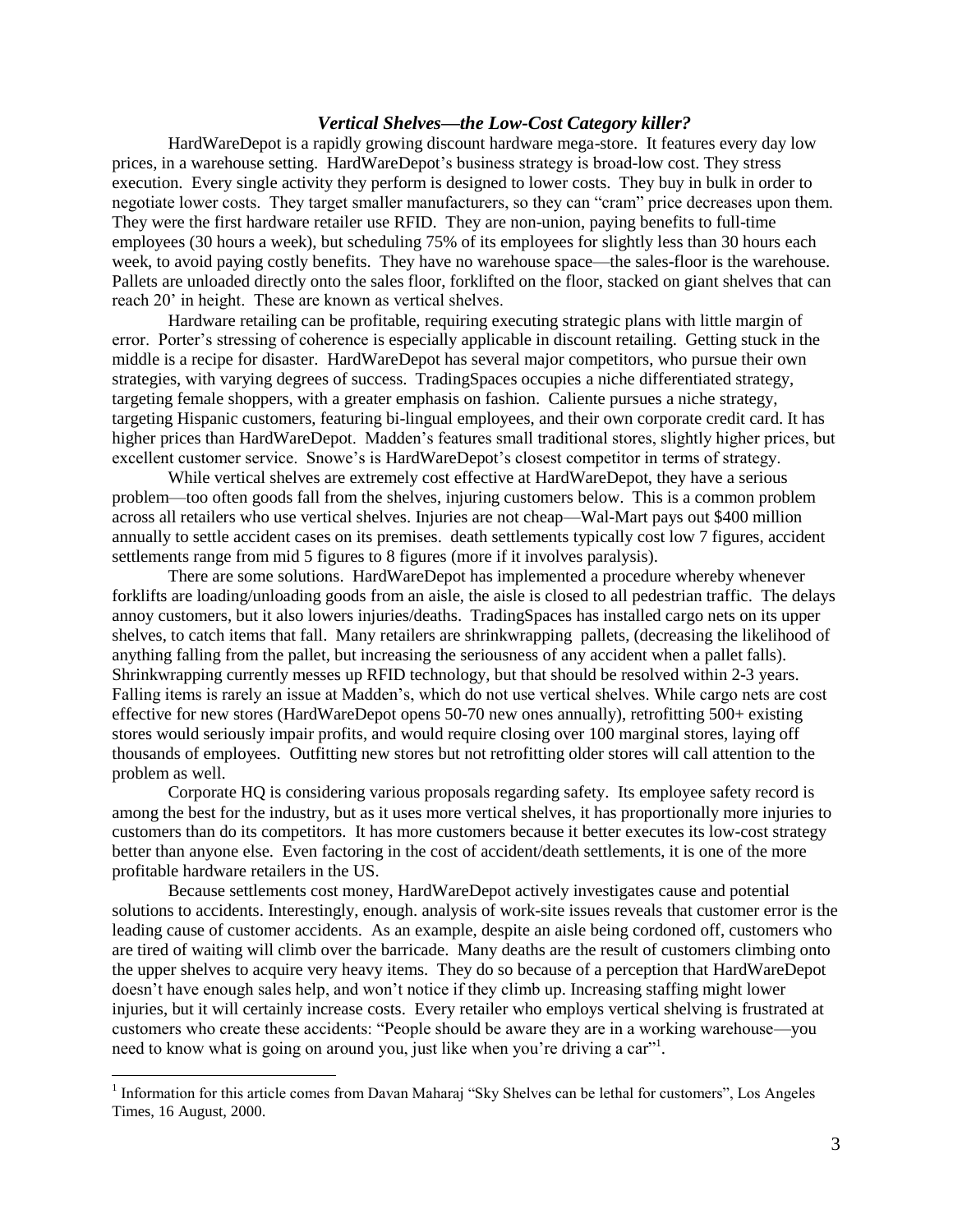Discussion Questions

- 1. What do you see as the ethical dilemma of this case?
- 2. What values are considered in this case?
- 3. Please identify the various stakeholders of this case, and how this dilemma affects them.
- 4. What are the various solutions to the dilemma? How does each affect the various stakeholders. If there is an optimal solutions, who benefits the most/(least) from its implementation
- 5. Assuming you are the CEO of HardWareDepot, how do you plan to address this dilemma?

Author's note: The inspiration for this case came from reading an article in the newspaper (yeah, I'm old) about vertical shelves. The article thought vertical shelves were great if they could keep customers from climbing them. The case illustrates the challenge of strategic coherence, whereby all tactics optimize the firm's strategy. …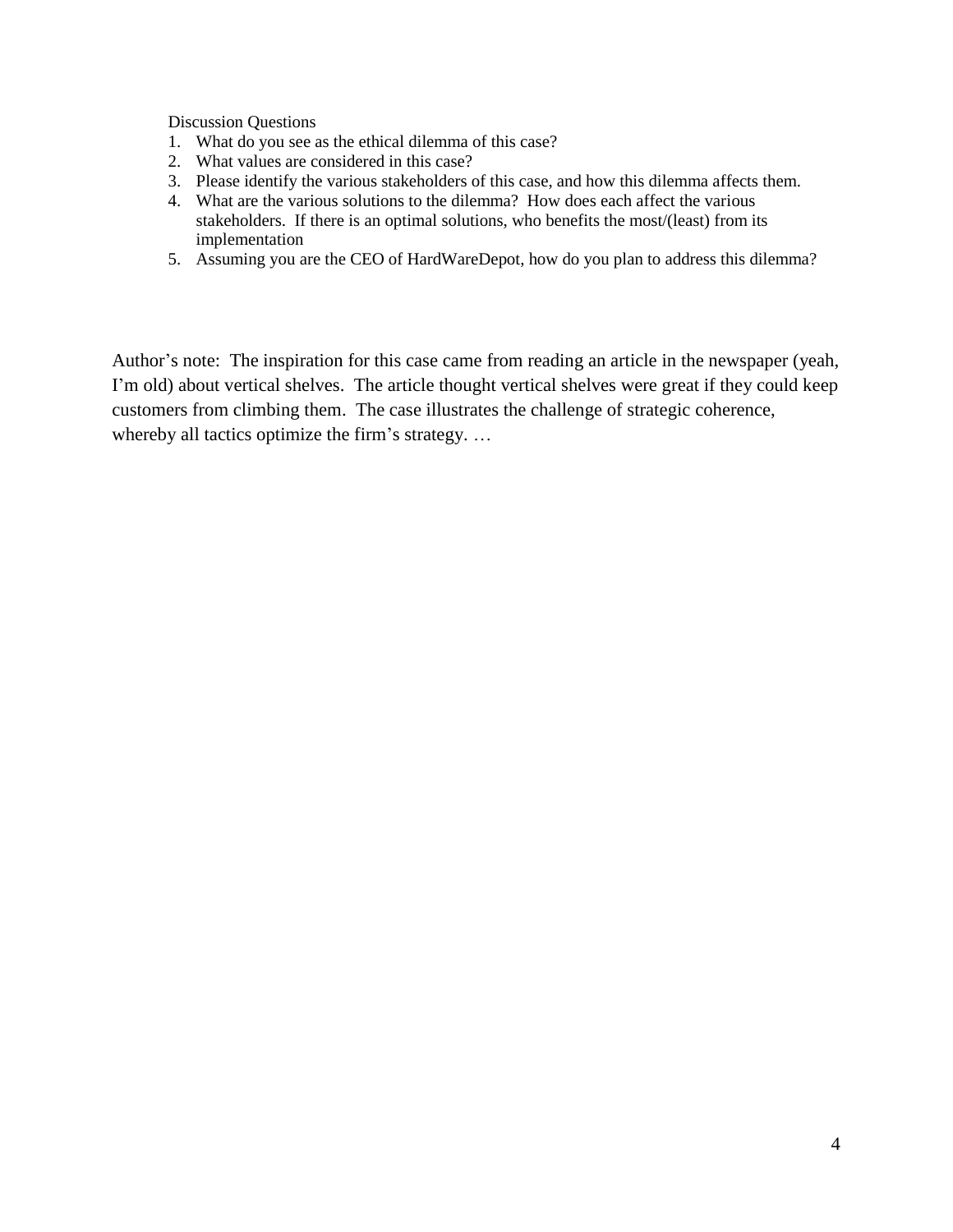University of Dayton School of Business Administration Center for the Integration of Faith and Work Walk the Talk Program in Collaboration with Dayton Rotary Case Analysis The (Un)Ethical Aftermath of Bill From the Perspective of Bob Johnson, Bill's Successor Your predecessor in a marketing organization leaves behind information gathered by dubious means.

"What have I gotten myself into?" you ask yourself as you sign for the FedEx package. As a recent college graduate, today is your first day as Assistant Program Manager at Galileo Enterprises, a manufacturer of specialty sensors for the semiconductor industry. Your first day has been draining, beginning this morning when you ran into Nancy Olivaz, whom you were introduced to through a mutual friend at church, but have not seen in several years. She cautiously pulled you aside and advised you that Bill Martin, who's position you have filled, was suddenly and unexpectedly asked to resign from the company. Bill's name came up during the interview process. To your knowledge, he was a high performer who accepted a major promotion with a firm in a different industry. When you pushed your friend for details, she would say only that she had already said too much.

While at lunch with Sandra Day, your new boss, you casually weave Bill Martin's name into the conversation. Your boss is evasive and comments only that she had been strongly encouraged by the V.P. of Marketing to advise your predecessor to pursue opportunities outside of Galileo. Despite her reluctance, she eventually consented. You find her final comment on the matter resonating in your thoughts: "He really knew how to get the job done, but some here did not agree with his methods."

After an uneasy lunch you began the task of getting up to speed on project "Enterprise," the company's major new product initiative. Much of the company's future performance is riding on Enterprise, as is the career of your boss Sandra, who is the Program Manager. Enterprise will be your main assignment for the coming year, and you know that much of your future also depends on its success.

The files on Enterprise are thick. After familiarizing yourself with the project's target market, technical details, pro formas, and timelines, you notice a folder labeled "Competitors". It contains many documents. Several in particular catch your attention. One is titled "Marketing Strategy for Product Liberty," and is labeled "confidential and proprietary; Property of Magellan Corporation". Magellan is your main competitor whose recent announcement about their own new product, "Liberty," has received a great deal of attention in the press. Surprisingly, few specific details have been released about "Liberty" except that it will be unveiled to great anticipation at the yearly trade show in three months. On the document is a hand written note:

Bill - I found this at Starbucks this morning. I noticed a guy at the next table with a Magellan logo on his shirt. When he went for a second latte I did some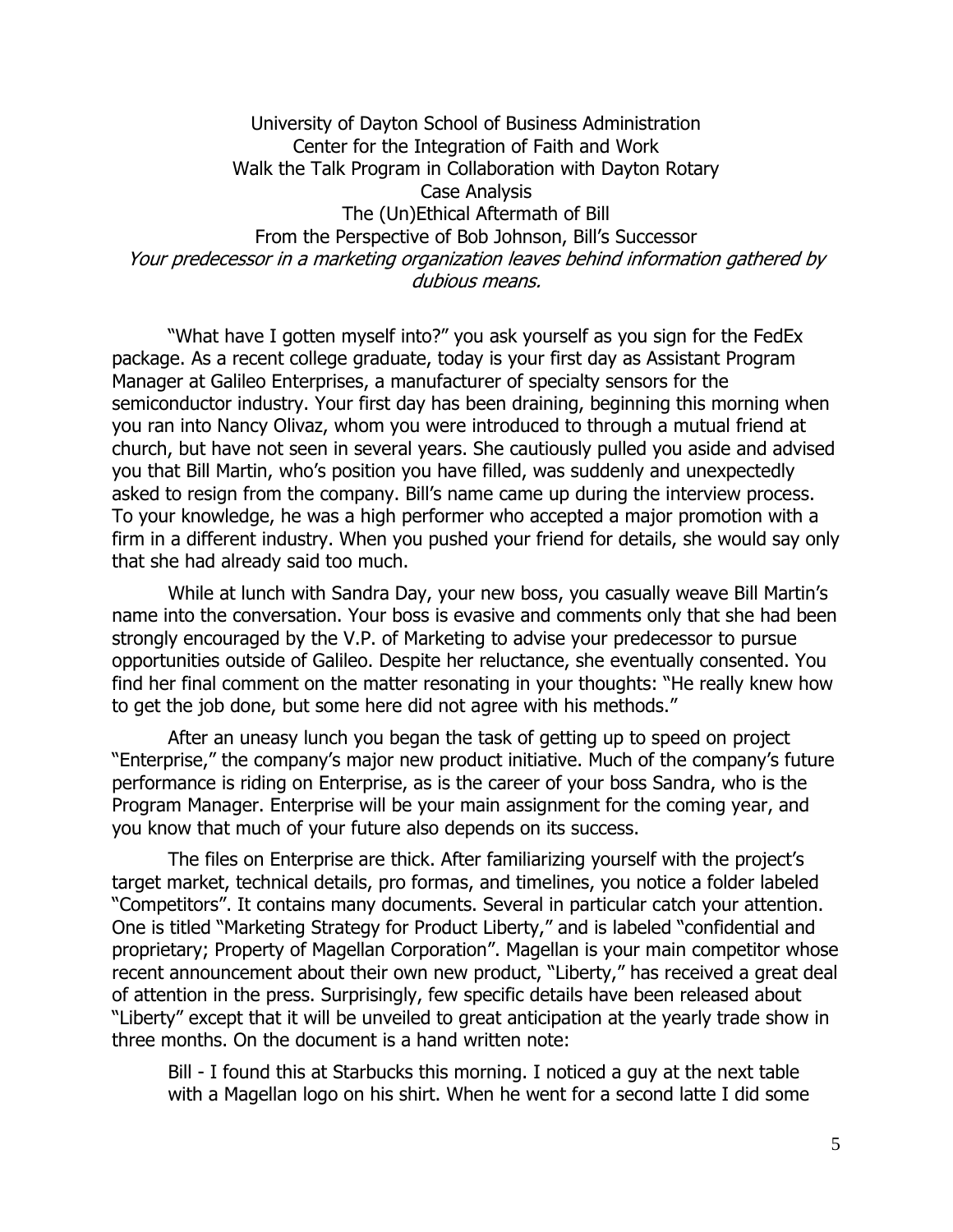'market intelligence'. Enjoy. PS – thanks again for the season tickets. Paul Mercury.

Your check of the company's phone directory revealed that Paul Mercury is not an employee of Galileo and you make a note to ask your boss. You put the report back into the file without reading it. You also found notes dated six months prior from an interview with Susan Fredericks, Galileo's Assistant Controller who had just been hired from Magellan. The notes contain detailed information about the organization of Magellan's engineering team, marketing plan and cost estimates, product specifications, as well as future production plans for Liberty.

You are concerned with the ethical aspects of much of the competitive intelligence gathering done to date on the Enterprise project. "What have I gotten myself into?" you ask yourself as you sign the Fed Ex package addressed to "Bill Martin – Assistant Program Manager". The sender, Dan Murray, is a name that you've run across in the file. Judging by the record of payments, Dan's firm was hired routinely by Bill for marketing research. You wonder if you should approach your boss about the copy of the Magellan report and the notes from the interview with Galileo's new Assistant Controller. These thoughts stop abruptly when you realize that the sole content of the Fed Ex envelope is a prototype of Magellan's project Liberty. You ask yourself again, "What have I gotten myself into?"

Put yourself in the place of Bob Johnson:

- 1. In one sentence, state the ethical dilemma described in the case.
- 2. What are the possible root causes?
- 3. What specific values are being challenged by the situation?
- 4. Who are the stakeholders in this situation and what is at stake for each of them?
- 5. What would constitute a fair and acceptable solution to majority of stakeholders? Are any of them capable of retaliating if not satisfied?
- 6. What are some possible solutions?
	- Are any of them ethically questionable?
- 7. How will the solutions affect the different stakeholders?
	- Any ways of addressing those concerns?

How will you address this dilemma and for what reasons?

Adapted from: Sapia-Bosch, A. & Tancer, R. S. (1998) Navigating through the Legal/Ethical Gray Zone: What Would You Do? CI Magazine, 1(1): 1-1

# **Steve Gove**

# **26 July 2007**

A note about the author: Steve is a friend of mine, and was a colleague at UD for many years. As of August, 2014 he is now on the faculty at the University of Vermont. He wrote this case to illustrate concerns with the strategy topic of competitor analysis.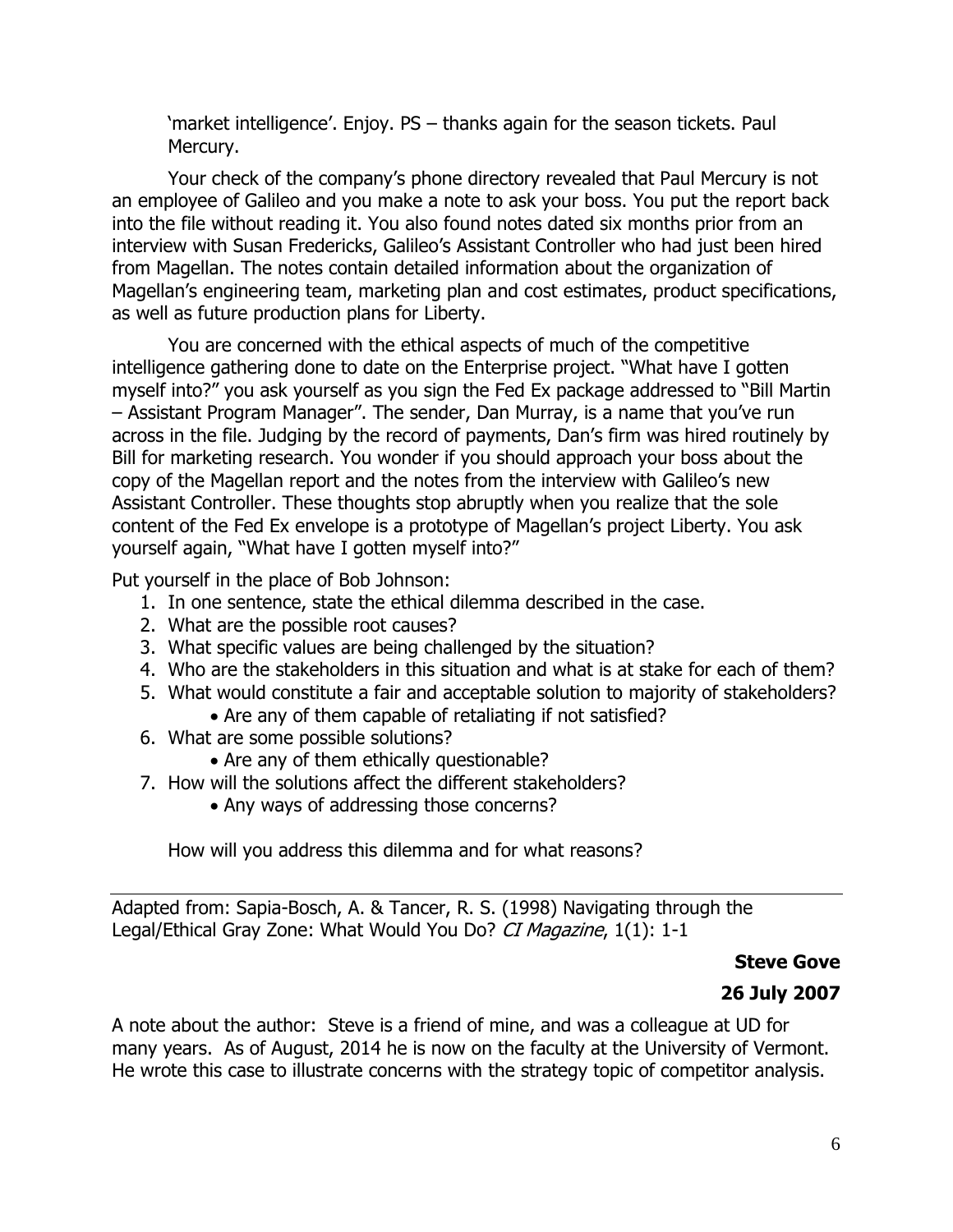#### *Benevolent Adoption Services: New Foreign Market Entry?*

Benevolent Adoption Services (BAS) is a faith-based non-profit HQ'ed in the mid-west. Begun 30+ years ago by missionaries who adopted several orphans from their host country, they were asked by families who supported their missionary work if they could assist them in transacting an international adoption. The missionaries quickly recognized the biggest hassle of doing an international adoption is a lack of familiarity with foreign host country policies, laws and culture; skills their missionary experiences afforded them. They formed BAS, putting together a network of individuals willing to lead expeditions into various countries. Many of their employees have gone through the adoption process themselves, and truly believe in BAS' mission. Today BAS places 1000+ children annually from 8 countries. BAS likes to control the entire process, to ensure their ethical standards are met. Unlike BAS, many agencies use local agents in host countries. BAS enjoys a quality reputation as a result of their go-it-alone practices.

Typical families are in their 30s-40s, professionals, who can afford the expenses involved. Families typically choose an agency by first selecting a country from where they wish to adopt, then seek referrals among the agencies doing business in that country. Cost is a concern, but most families value a quicker adoption over a longer less expensive one. Successful agencies have developed a recognized expertise within a given country. This allows them to develop strong relationships with the host government, which provides earlier access to healthy children, as well as expedited government hearings, etc.

International adoptions have become a mainstream phenomenon, with many new agencies emerging to help fill the demand. But not all agencies have the same sense of mission and ethical values as BAS. Some less ethical agencies have even arranged adoptions of non-orphans: this is a major violation of international law. News of these abuses led many third world countries to re-examine their international adoption policies, limiting the number of adoptions that may occur. The end result is that agencies not already established within a country largely find themselves frozen out of that country. In addition, several countries, including China, have set limits on the overall number of adoptions they will permit. BAS is well positioned, as they have programs in 8 countries, their biggest program being Romania.

A recent governmental change in Romania has created a moratorium on all international adoptions. Word from inside the government is that the freeze, now in year two, will become permanent under this administration (could last for several years). BAS must now refund money to hundreds of families who had completed adoption dossiers (an amount in the millions), and risks losing many of them to other agencies, as their only other Eastern European program, Russia, is at capacity, with a 1+ year waiting list.

BAS' has learned a former Soviet state has 18,000 children in its orphanage system, and while interest is building in the country, no agency enjoys a reputation for expertise in this country--yet. The few agencies who have already come here all work through the same local "entrepreneur" in this country, who handles all local matters—for \$15,000 cash per adoption. Lacking anyone on staff with expertise in this country, it will take BAS, or any other agency, years to build an effective program here—families would likely spend more time, & face greater frustrations if BAS tries to build their own program.

The entrepreneur has offered to partner with BAS to launch a program here. If BAS agrees, they benefit from the entrepreneur's expertise and relationships. The entrepreneur benefits from being affiliated with BAS' quality reputation. Together they can quickly build a program here, larger than BAS' Romanian program had been. If BAS refuses, some other agency will likely be offered the partnership. If they go it alone, it will take years to develop the program to the level the entrepreneur already possesses.

Orphanages in this country are funded by tax revenue—in a country with a large underground economy. As a result, orphanage do not meet Western standards or expectations, although orphanage directors do the very best they can with very limited resources. Children who are not adopted face a bleak future life, turned out onto the streets at age 14, with limited schooling or training.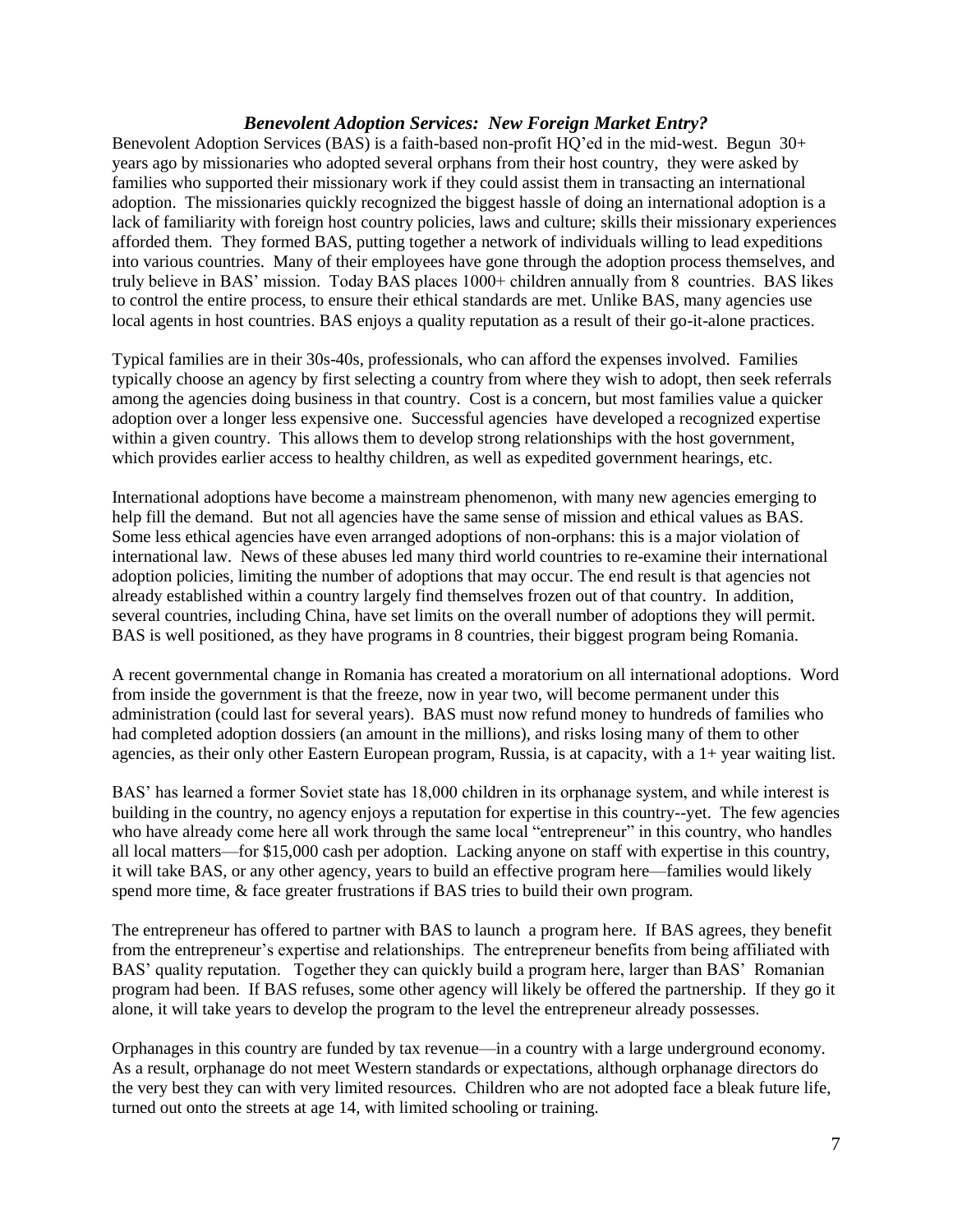Some potential questions to ask

- 1. Should BAS attempt to expand into this country?
- 2. If so, should they expand by dealing with the local "entrepreneur" or by building their own program?
- 3. What risks does BAS face if they build their own program? If they expand via the local "entrepreneur"?
- 4. Should they raise their costs of their program above the costs of other agencies by offering a payment to government to compensate for the foregone tax revenues? Why or why not?

Author's note: This case illustrates strategic topics involving foreign market entry. This case came from my own real life experiences of adopting my daughter from Ukraine in 2003. The issues described are very real. We spent nearly three years in queue for Romania, only to have our travel plans cancelled six weeks out. When our agency opened up Ukraine, we were their first set of parents going there. In this case I haven't given statistics on how bleak were the conditions, despite the best efforts of the staff. Our daughter was in the  $90<sup>th</sup>$  percentile for height, but between  $5-10^{th}$  percentile for weight.

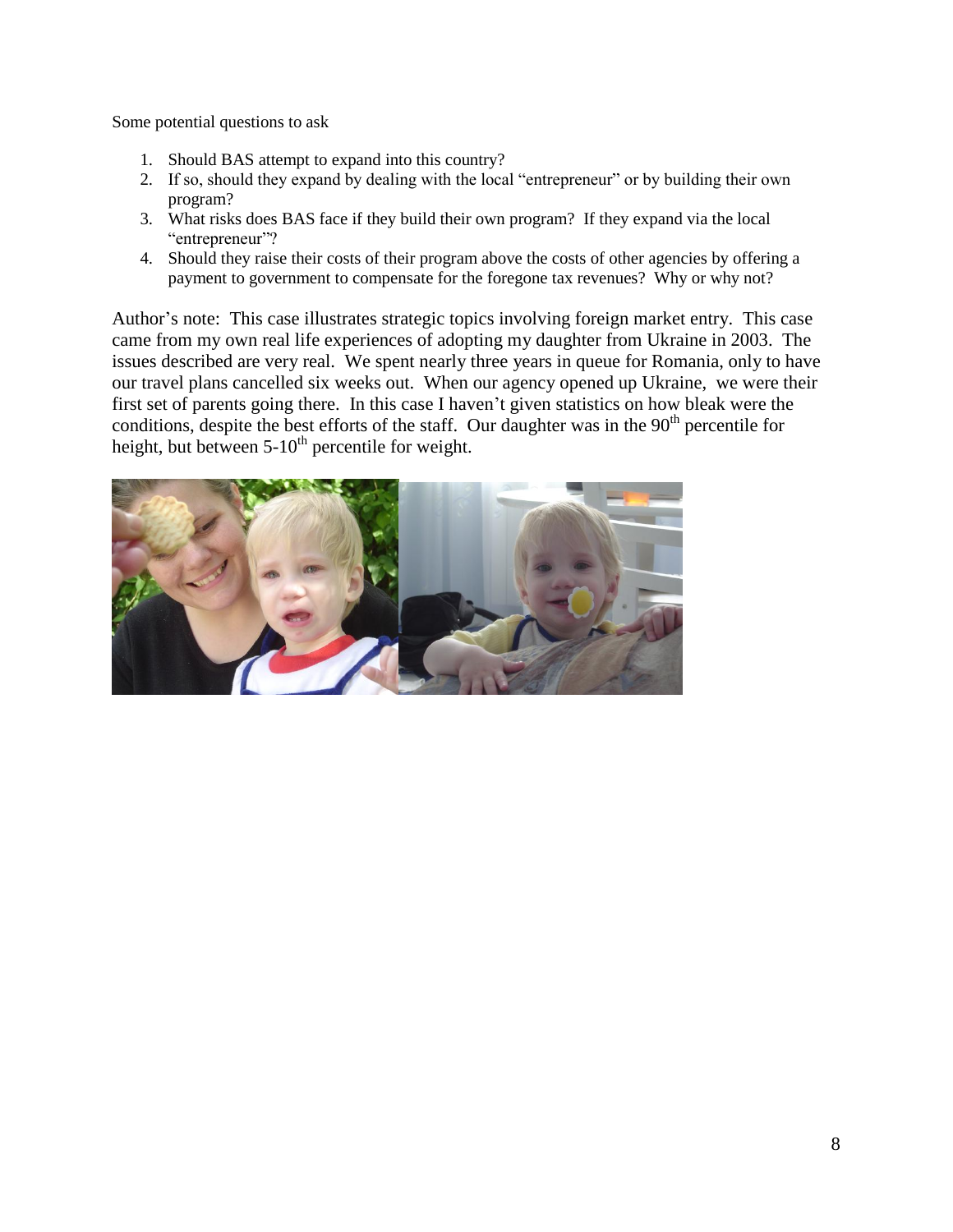#### *The Burger Wars*

The fast-food marketplace is saturated, growth has slowed, and a growing public awareness surrounding obesity limits enthusiasm for fast food. Parents almost apologize for admitting they sometimes feed their families at a fast food restaurant. It is a crowded industry, and weaker rivals are being forced out.

Heart attack shack (HAS) is a "stuck in the middle" hamburger chain, the 4<sup>th</sup> largest in terms of sales, but in most years only marginally profitable. It lacks a consistent image and coherent strategy. Begun in the 1960s in the Southeast, new owners bought up a series of smaller chains (mostly weaker ones), converting the signage to a common name. It now had sufficient size to compete for economies of scale. But the new owners found the job of making all the new acquisitions similar in appearance and quality to be much harder than imagined, which limited growth and profits. They sold out to a smaller rival on the west coast who had similar dreams for growth. Because the majority of outlets are franchised owned by small business owners, a failed strategy will impact hundreds, if not thousands of people, many of whom have invested their life savings in their own outlet. They have limited say in the strategy decided by headquarters, but feel the effects when it goes poorly.

But where to go? The low-fat/low calorie niche has been long filled by an industry leader. The primary ethnic food categories are also all claimed as well. So burgers are where they remain. But even here, the choices are stark. The industry leader has carved out the child-friendly market, a second chain has laid claim to a "differentiated" hamburger, based on how it is prepared. Even so this chain has now slipped behind a third chain which provides a rotating set of "semi-gourmet" burgers, slightly higher priced, but differentiated in terms of taste and slightly larger size. The drive-though only niche is being hotly contested by three firms already (and this wouldn't fit the existing buildings owned by franchisees).

One bright spot in the industry has been the sale, contrary to health concerns, of premium burgers. Most chains have brought to market a new premium burger, larger hamburgers which buck the healthy choice trend, but which otherwise enjoy significantly higher operating margins. Restaurants do not make health information easily available on these products, so many consumers are unaware that one meal may exceed the FDA recommended intake of calories and fats. HAS had one of the first premium burgers, which broke the \$6 fast food hamburger barrier. While small in absolute sales, they greatly improved profits. Now HAS thinks it has found a niche it can exploit—to be the premiere leader of big burgers. Their new "Hummer" burger is "two-thirds of a pound of beef, four bacon slices, three slices of cheese, mayo and "butter-flavored shortening," weighing in at 1,417 calories and 107 grams of fat". As one commentator notes, "The "shortening" here will be shortening of your lifespan -- [the Food and Drug Administration](http://www.fda.gov/fdac/special/foodlabel/dvs.html)  [recommends no more than 65 grams of fat per day,](http://www.fda.gov/fdac/special/foodlabel/dvs.html) imagine almost twice that amount in a single sandwich. Doesn't HAS's want its customers to survive long enough to return and order again?"<sup>2</sup>.

Who in their right mind would eat such a burger? HAS targets the 18-34 male crowd, and has chosen to differentiate itself through the use of "sex sells" advertising. No one else has used sex to sell hamburgers, and HAS thinks it can more clearly define its differentiation in doing so. While most ads use pictures of beautiful women, some dressed provocatively, HAS ads have been described as "porn on the internet". The advertising agency who produced the ads titles them with the nicknames of hard core pornographic sexual practices. Tellingly so, a "google search of the ad name for their more widely criticized ad leads to numerous paid porn sites"<sup>3</sup>. These ads a very disparaging of women, who are not the target customers.

HAS same stores sales are up 10% from a year ago, profits are nearly triple of two years ago.

 $\overline{a}$ 

<sup>&</sup>lt;sup>2</sup> Accessed January 11<sup>th</sup>, 2005. [http://www.nfl.com/news/story/8066451,](http://www.nfl.com/news/story/8066451) by Gregg Easterbrook.

 $3$  Accessed January 11<sup>th</sup>, 2005. [http://www.slate.com/id/2111999.](http://www.slate.com/id/2111999) By Seth Stevenson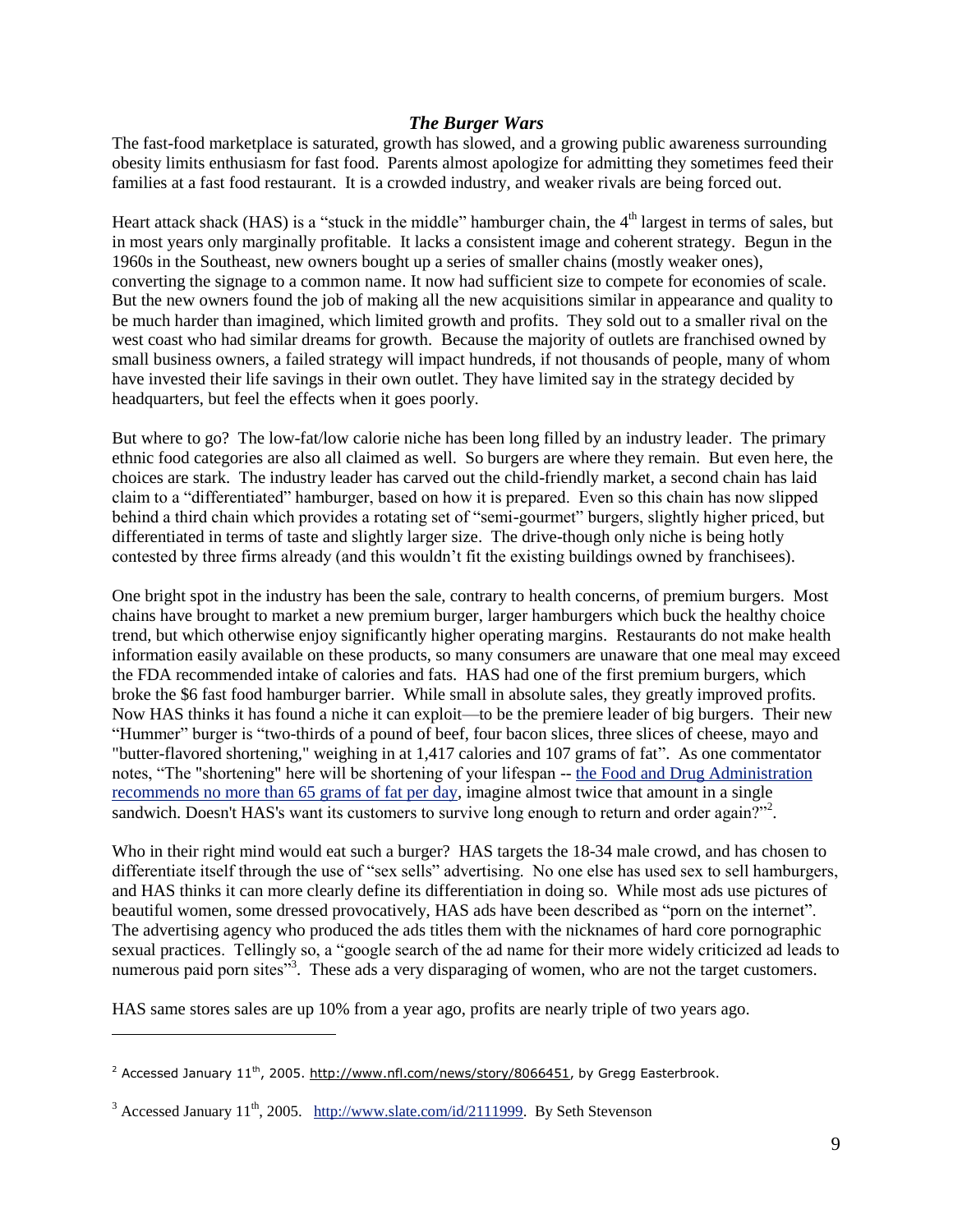Discussion Questions

- 1. What do you see as the ethical dilemma of this case?
- 2. What values are considered in this case?
- 3. Please identify the various stakeholders of this case, and how this dilemma affects them.
- 4. What are the various solutions to the dilemma? How does each affect the various stakeholders. If there is an optimal solutions, who benefits the most/(least) from its implementation
- 5. Should firms encourage customers to overeat?
- 6. Assuming you are the CEO of HAS, how do you plan to address this dilemma?

Author's note: This case illustrates the "generic strategies" of Michael Porter, and firms who try to fund a profitable niche to enter. This case was written after a series of TV ads appeared featuring a celebrity noted for a "sex tape" as its spokesperson. The facts depicted in the case are largely real. I am sure you know which chain pioneered the oversized burger. Two years after writing this, a restaurant in Arizona opened called the 'Heart Attack grille", featuring 8-16-32- 48oz burgers, known respectively as a "single bypass burger", "double-bypass burger", etc. The Quadruple Bypass burger has 9,982 calories, and features "four half-pound beef patties, twenty strips of bacon, eight slices of [American cheese,](http://en.wikipedia.org/wiki/American_cheese) a whole tomato and half an onion served in a bun coated with lard". It's motto is "food so bad for you it's shocking". A year after opening, one of their local (and grossly overweight) celebrities died from a heart attack while at the restaurant. Ironically the owner of the chain is "Diet center LLC"…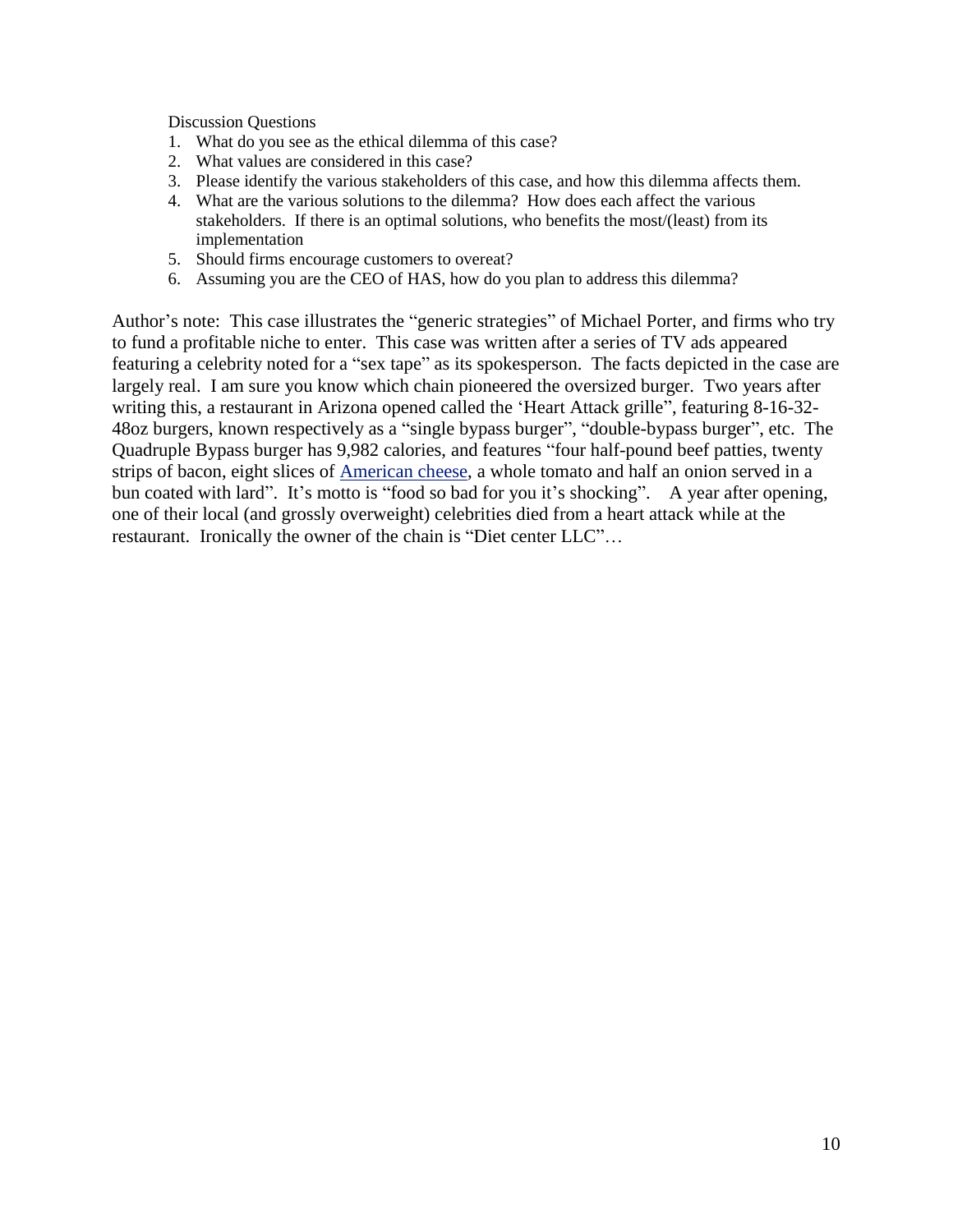#### *HillBilly Heroin*

ABC Drugs is a multi-state retail drug store chain. Part of its strategy is to displace independent drug stores by setting up several new pharmacies into a community it wishes to serve. Pharmacies are both a growth market and a saturated market, as almost all new supermarkets and large discount retailers operate a pharmacy. Most drug stores earn tremendous profits from dispensing drugs. Non pharmacy items are designed to evoke impulse purchases, in order to increase the amount of sales that a customer will purchase. Customers who drop off prescriptions as opposed to making advanced arrangement are the most profitable, as they will mill around for 10-15 minutes, and often purchase multiple items while waiting.

In most every town one of the major chains (if not two or three) will designate one of its stores as an always open 24-7 store. These stores specialize in prescriptions that emerge from emergency room business. They also stock more depth of product than other stores; hence it is much less rare for customer to have to wait for a drug to be shipped from a warehouse. While there is limited late night business, the goal is to develop loyalty from these customers such that they continue to bring their business to store during regular hours. Because of the economics of the industry, it is a useful means for differentiation

Oxycontin is a prescription pain killer that is incredibly powerful and addictive. It delivers immediate relief to excruciating chronic pain. Recently a famed talk show host went to drug rehab to overcome his addiction to Oxycontin. It is more addictive than heroin, and users will stop at virtually nothing to obtain it. Oxycontin has been heavily prescribed in coal mining communities in West Virginia and Pennsylvania, earning it the nickname "Hillbilly heroin".

Pharmacies do not control who prescribes Oxycontin. Neither does Purdue Pharma, the maker of Oxycontin. As a matter of fact, "off-label usage" represents, nearly half of all Oxycontin prescriptions. Off-label means the Doctor has prescribed the drug for a use not originally approved by the FDA. While not illegal, in a case such as Oxycontin, it means more people are at risk of addiction than those for whom it is an appropriate treatment. But Purdue Pharma cannot halt off-label prescribing.

One concern of always open stores is that they are increasingly more vulnerable to armed robberies by individuals demanding drugs. It is a dubious distinction, but Oxycontin is demanded by more armed robbers than any other drug. Always-open stores, even in day time hours typically are at a 3-5x greater risk of armed robbery than other stores. Typical operating procedures is for the pharmacist to provide any and all drugs requested by the robber, and to cooperate fully. But robberies are very traumatic for employees, often requiring treatment and counseling for several months. Customers present during a robbery are also traumatized, will go elsewhere, and often sue (4-5 figure settlements).

Because several of its always available stores have been hit by armed robberies in the past year, ABC Drugs is wondering what to do. If it closes its always open stores, it limits the robbery risk, but lowers profitability as well. Similarly, if they don't stock oxycontin, those customers will go to a rival pharmacy for all their needs. Surveillance cameras and armed guards are expensive, and further erode the profits that are generated late night.